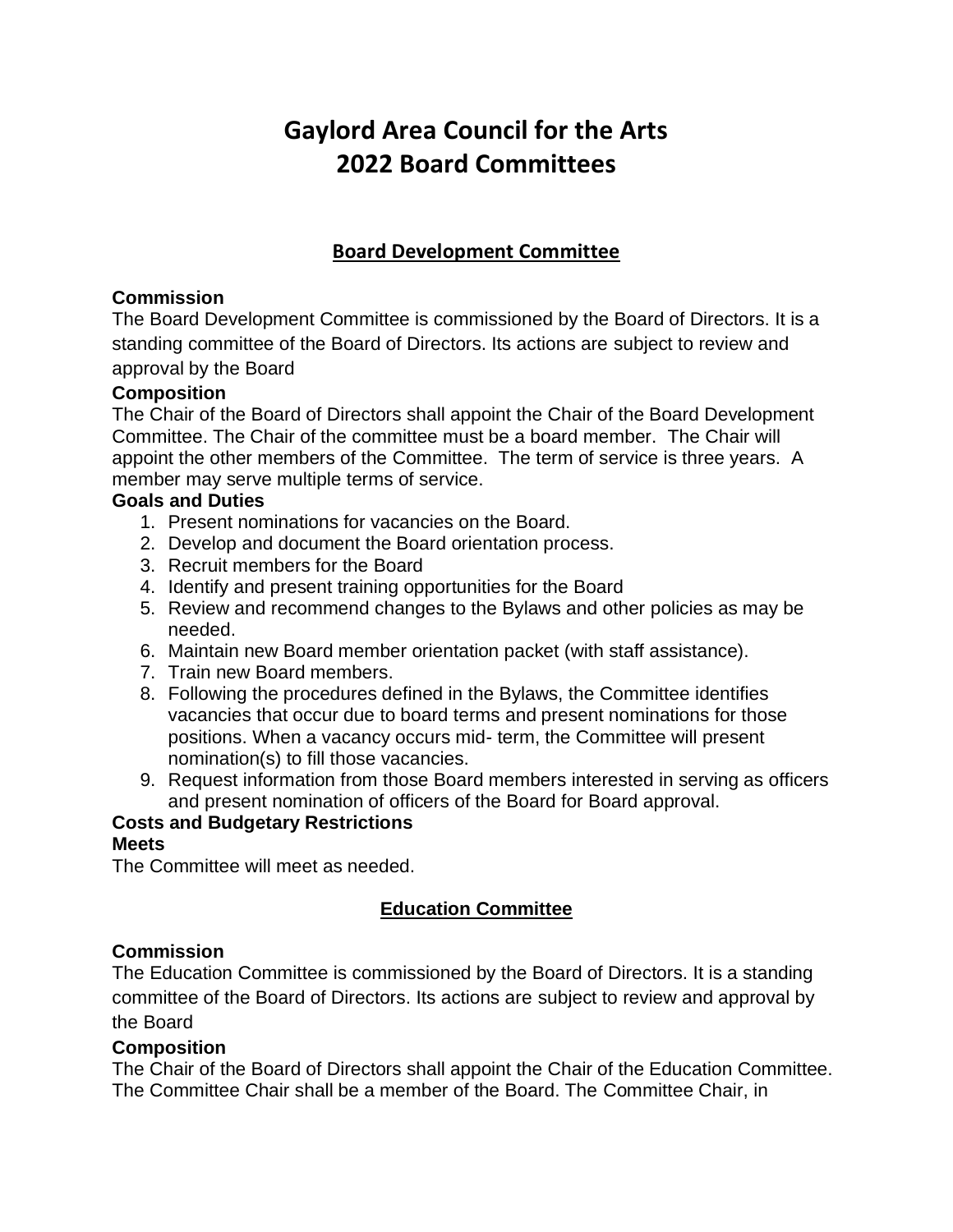consultation with staff, shall appoint other members of the Committee including at least one member each from the Performing Arts Committee and the Visual Arts Committee. In addition, it is at the discretion of the Chair to include at least one or more Student Ambassadors as well as teaching musicians and artists. The term of service shall be three years. A member may serve multiple terms of service. Unless a co-Chair is appointed, a Vice Chair will be appointed from the committee. Committee members are expected to attend all scheduled meetings of the Education Committee. Any member who has accumulated four (4) excused or three (3) unexcused absences from the Education Committee meeting in a one (1) year period may be removed from the committee by the Committee Chair. Excused absence is by calling or emailing the chair, by two hours prior to the scheduled meeting on the day of the meeting. A removed member shall have an opportunity for reinstatement by written request prior to the next committee meeting at the discretion of the Chair. A leave of absence may be granted at the discretion of the Chair.

## **Goals and Duties**

- 1. The committee chairperson will be appointed by the board and will be a member of the board of directors.
- 2. Develop and institute art educational programming that aligns with the goals and objectives established by the program committee for all age groups
- 3. Collaborate with formal/informal educational organizations to support mental wellness in the community via a psychoeducational platform (working with formal/informal education organizations to support the process of teaching and learning how to create and produce the visual and performing arts; includes providing information about how the practice of arts can help improve wellness in participants.)
- 4. To teach how to understand and evaluate art forms created by others.
- 5. To review educational programming annually and make recommendations to the Programming Committee.
- 6. To recommend changes in educational programs if deemed necessary.
- 7. To recommend facility equipment needs and replacement.
- 8. Review program policies and procedures annually.
- 9. Develop a comprehensive promotion plan that focuses on program participation retention and growth.
- 10.Recommend the elimination of programs when necessary.
- 11.Establish a yearly budget for education program specific activities to be submitted to the Finance Committee no later than August of the current FY year.
- 12.Works with area artists to introduce the public to community artists.
- 13.Enlists volunteers to assist teachers during programs.

# **Costs and Budgetary Restrictions**

In designing the programming, the Education committee should be mindful of costs and will work directly with the Gaylord Arts Executive Director and Crossroads Industries Finance Manager to ensure expenditures align with the organizations' approved current FY budget. If the Education Committee deems an activity to be essential and it does not align with the current FY budget, the chair may make a request to the Board of Directors to amend the current FY budget. The committee shall establish a yearly budget and submit to the Finance Committee no later than August of the current Fiscal Year.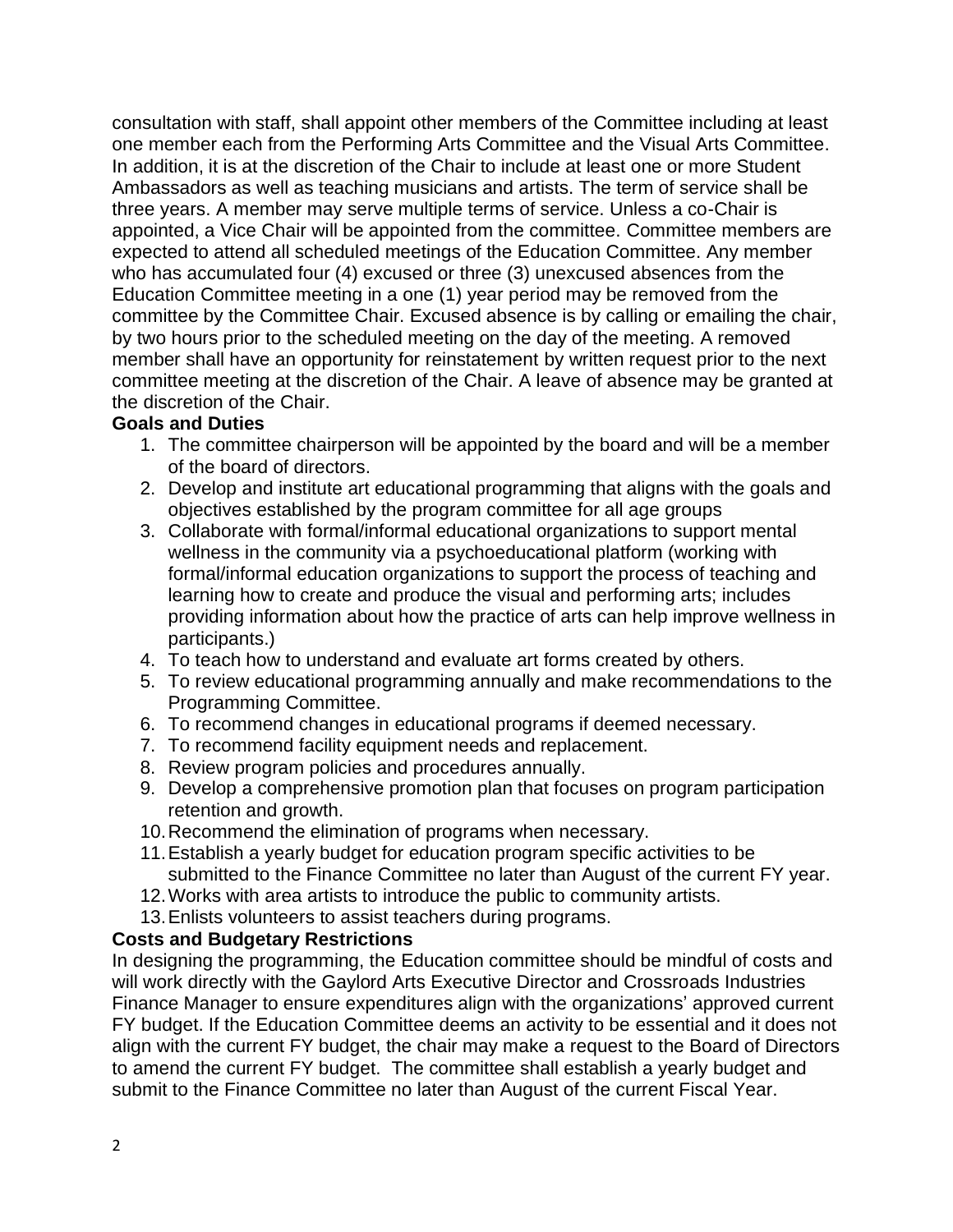**Meets** Approximately 4 times per year or as needed.

#### **Executive Committee**

#### **Commission**

The Executive Committee is commissioned by the Board of Directors. It is a standing committee of the Board of Directors. Its actions are subject to review and approval by the Board

# **Composition**

The Executive Committee is made up of the four officers of the Board of Directors – President, Vice-President, Secretary and Treasurer

#### **Goals and Duties**

They are responsible for conducting any business of the Board between meetings on issues that must be addressed between the full Board meetings. Except for the power to amend the Articles of Incorporation and Bylaws and other issues listed below, the Executive Committee shall have all of the powers and authority of the Board of Directors. They shall be responsible for overseeing the performance of the Executive Director or Arts Manager. They will make recommendations to the Board of Directors regarding actions pertaining to the employment status of that person and/or salary adjustments, subject to Board approval. They will handle interviewing and hiring the person in that position and make recommendations to the Board on the same. The Executive Committee will also review confidential information received from potential "Service Providers" on the "Background Check Acknowledgement Form" and ICHAT results, as specified in GACA's Policy for Conducting Background Checks.

#### **Costs and Budgetary Restrictions Meets**

On an as-needed basis.

## **Finance Committee**

#### **Commission**

The Finance Committee is commissioned by the Board of Directors. It is a standing committee of the Board of Directors. Its actions are subject to review and approval by the Board

#### **Composition**

The committee shall be composed of the Board President, Treasurer and Executive Director.

#### **Goals and Duties**

Finance Committee's duties include:

- 1. Setting the overall financial plan for the organization
- 2. Developing a budget for the board's approval
- 3. Meeting and following all government financial requirements

#### **Costs and Budgetary Restrictions**

#### **Meets**

The committee will meet monthly before the monthly Board meeting.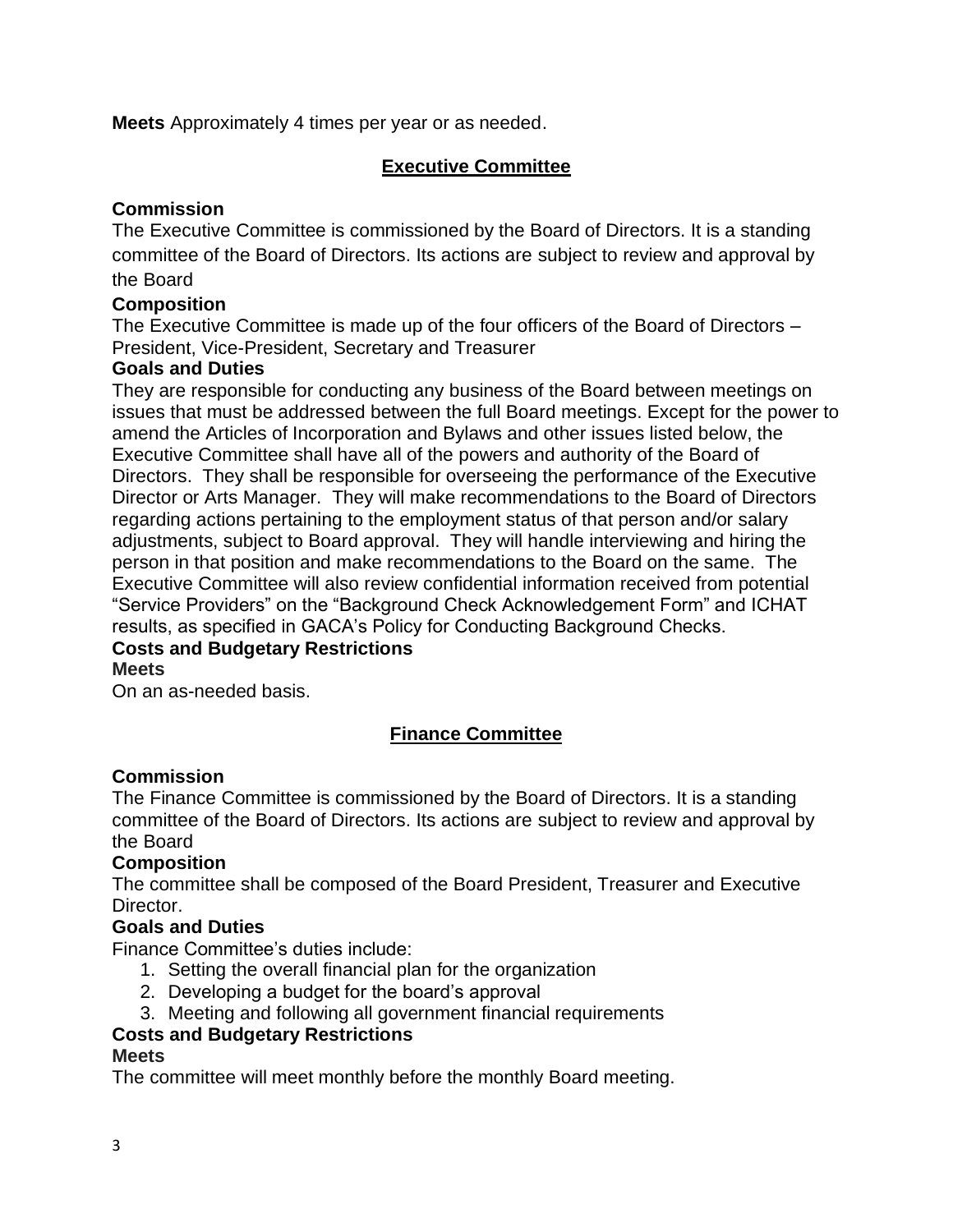# **Fund Development Committee**

#### **Commission**

The Fund Development Committee is commissioned by the Board of Directors. It is a standing committee of the Board of Directors. Its actions are subject to review and approval by the Board

#### **Composition**

The Chair of the Board of Directors shall appoint the Chair of the Fund Development Committee. The Committee Chair shall be a member of the Board. The Committee Chair, in consultation with the Executive Director, shall appoint other members of the committee. The term of service shall be three years. A member may serve multiple terms of service. Unless a co-Chair is appointed, a Vice Chair will be appointed from the committee. Committee members are expected to attend all scheduled meetings of the Fund Development Committee. Any member who has accumulated four (4) excused or three (3) unexcused absences from the Fund Development Committee meeting in a one (1) year period may be removed from the committee by the Committee Chair. Excused absence is by calling or emailing the chair, by two hours prior to the scheduled meeting on the day of the meeting. A removed member shall have an opportunity for reinstatement by written request prior to the next committee meeting at the discretion of the Chair. A leave of absence may be granted at the discretion of the Chair.

#### **Goals and Responsibilities**

Develop long-term and annual fundraising plans that will generate the funds needed to meet the organization's fundraising goal which includes working with staff to develop, review and provide input regarding member and sponsor benefits

- 1. Cultivate potential sources of contributed support as well as encourages the creation of sustainable revenue growth in three main areas:
	- a. Earned revenue (i.e., special events, art sales, ticket sales, programs, etc.)
	- b. Private support (i.e., membership dues, donations, grants from private foundations)
	- c. Public support (i.e., local, state and federal grants and programs, endowment funds-GA Donor Advised Fund @ Otsego Community Foundation, corporate giving program)
- 2. Develop a plan for involving Board members in the non-grant fundraising activities of the organization.
- 3. Investigate new fundraising projects, activities, and ideas for possible use in the future.
- 4. As needed, create ad hoc-committees to successfully carry out the fundraising events and activities that are part of the fundraising plan.
- 5. Supervise the functions of the sub-committees.
- 6. Annually submit objectives as part of the planning and budgeting process.
- 7. Submit regular reports to the Board on the progress of fund development activities.
- 8. Annually evaluate its work as a committee and the objectives it has committed itself and report on it to the Board of Directors.
- 9. Report to the Board of Directors at regular meetings of the Board in a manner determined by the Board.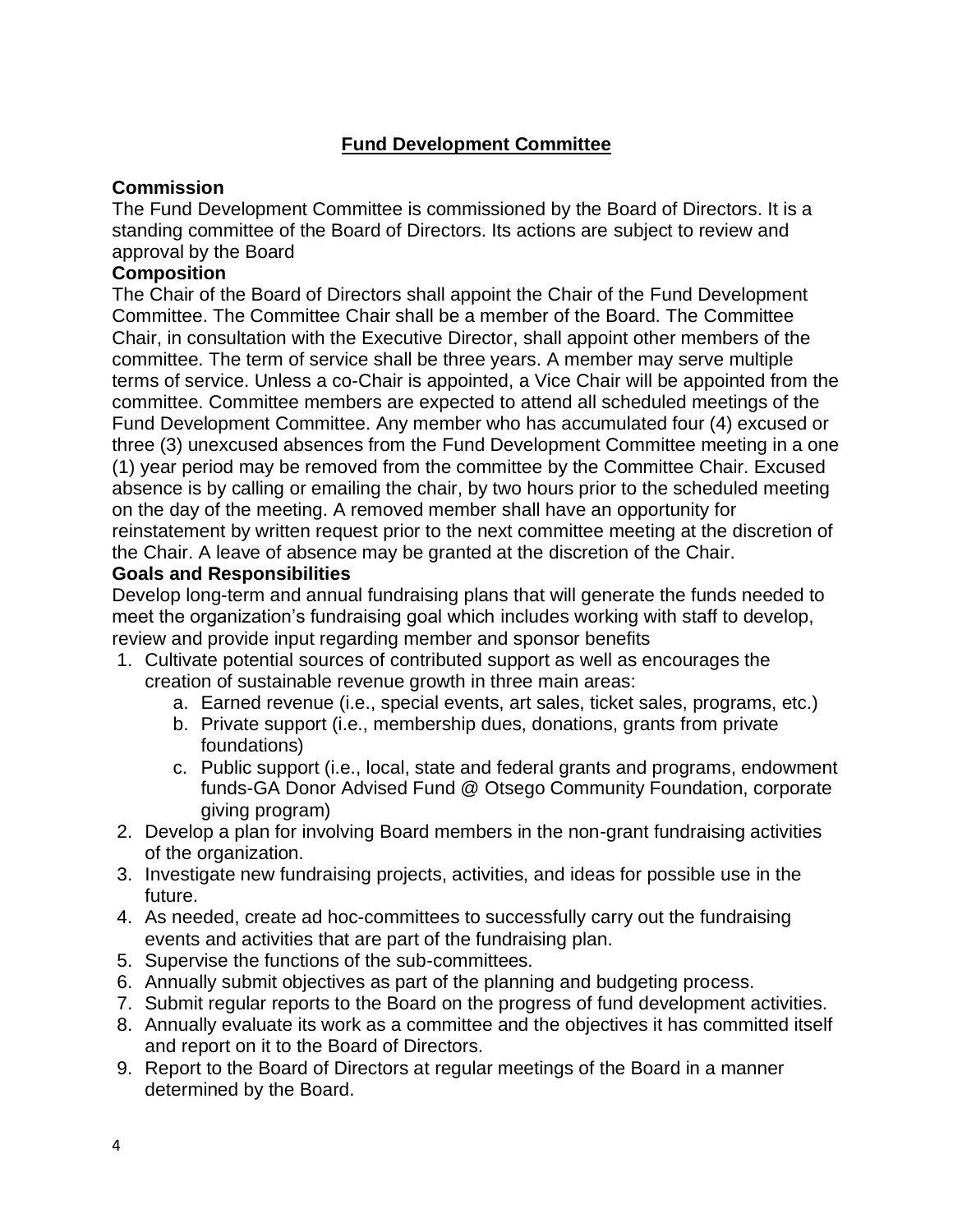#### **Costs and Budgetary Restrictions**

The committee should be mindful of costs and will work directly with the Gaylord Arts Executive Director and Crossroads Industries Finance Manager to ensure expenditures align with the organizations' approved current FY budget. If the operations committee deems an activity to be essential and it does not align with the current FY budget, the chair may make a request to the Board of Directors to amend the current FY budget. The committee shall establish a yearly budget and submit to the Finance Committee no later than August of the current Fiscal Year.

**Meets** approximately four times per year, more frequently as determined by the Chair of the Committee

#### *Needed? General Purpose*

*The Fund Development Committee leads the board's participation in resource development and fund raising. The committee works with the staff and the Finance Committee to develop the organization's fund development plan. The committee proposes policies and develops plans, procedures, and schedules for board involvement in fund raising. It helps educate board members about the resources needed to realize the organization's plans and fulfill its mission. It familiarizes board members with fund raising skills and techniques so that they are comfortable raising money. The committee is the board's central source of information about the fundraising climate in general, and about the status of the organization's fund-raising activities in particular. The committee plays a strong role in identifying, cultivating, and approaching major donors.* 

#### **Operations Committee**

#### **Commission**

The Operations Committee is commissioned by the Board of Directors. It is a standing committee of the Board of Directors. Its actions are subject to review and approval by the Board

#### **Composition**

The Chair of the Board of Directors shall appoint the Chair of the Operations Committee. The Committee Chair shall be a member of the Board. The Committee Chair, in consultation with the Executive Director, shall appoint other members of the committee. The term of service shall be three years. A member may serve multiple terms of service. Unless a co-Chair is appointed, a Vice Chair will be appointed from the committee. Committee members are expected to attend all scheduled meetings of the Fund Development Committee. Any member who has accumulated four (4) excused or three (3) unexcused absences from the Fund Development Committee meeting in a one (1) year period may be removed from the committee by the Committee Chair. Excused absence is by calling or emailing the chair, by two hours prior to the scheduled meeting on the day of the meeting. A removed member shall have an opportunity for reinstatement by written request prior to the next committee meeting at the discretion of the Chair. A leave of absence may be granted at the discretion of the Chair. **Goals and Duties**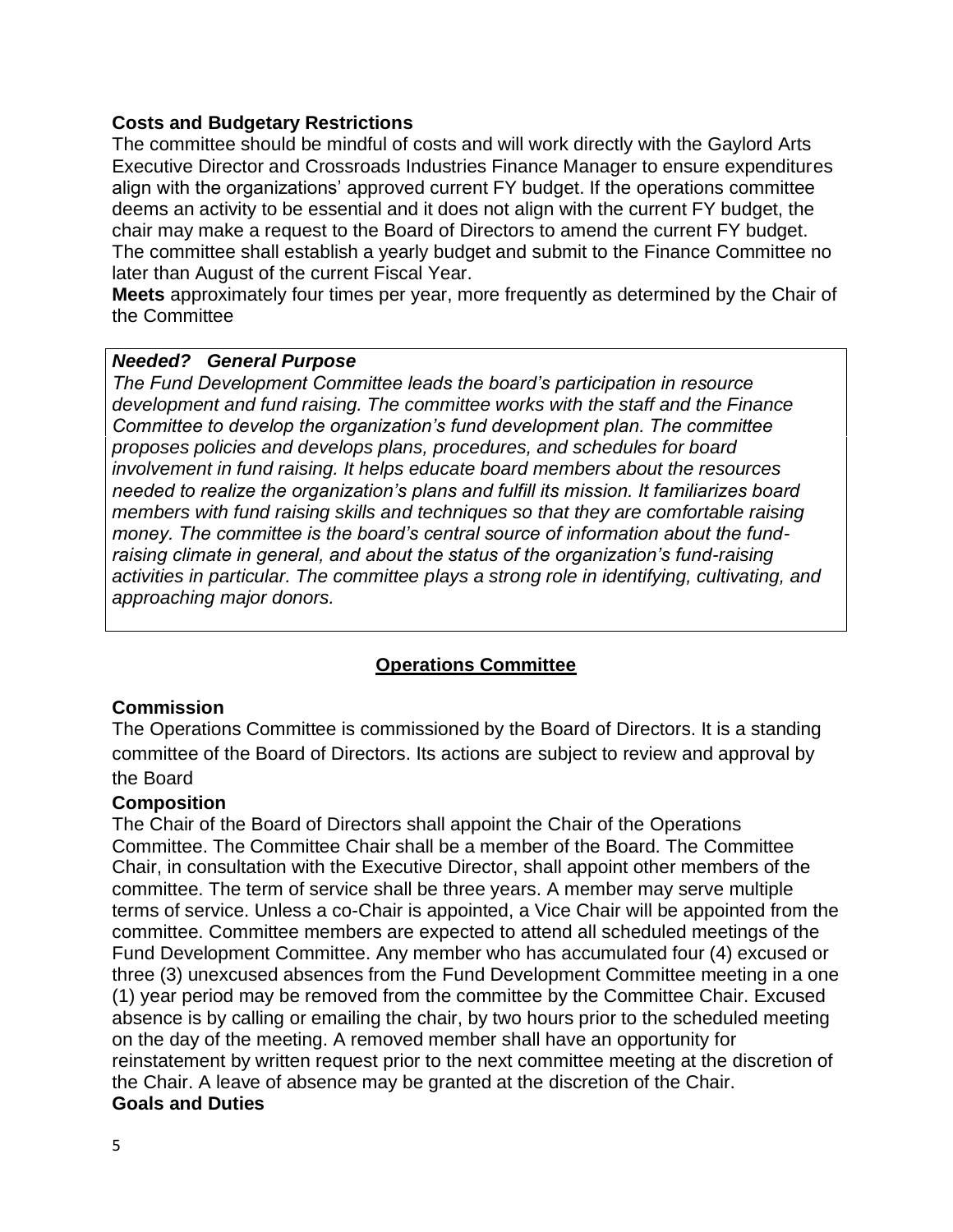- 1. Perform maintenance and minor repairs on the Gallery
- 2. Periodically assess the overall condition of the Gallery and report findings to the Board
- 3. Perform and arrange for seasonal responsibilities like snow removal, weeding, etc.
- 4. Work with the Executive Director to make sure the Gallery is operating properly and efficiently
- 5. Establish a yearly Gallery maintenance budget and submit to the Finance Committee no later than August of the current FY.

## **Costs and Budgetary Restrictions**

The committee should be mindful of costs and will work directly with the Gaylord Arts Executive Director and Crossroads Industries Finance Manager to ensure expenditures align with the organizations' approved current FY budget. If the operations committee deems an activity to be essential and it does not align with the current FY budget, the chair may make a request to the Board of Directors to amend the current FY budget. The committee shall establish a yearly budget and submit to the Finance Committee no later than August of the current Fiscal Year.

#### **Meets**

Approximately four times per year or As needed

# **Performing Arts Committee**

#### **Commission**

The Performing Arts Committee is commissioned by the Board of Directors. It is a standing committee of the Board of Directors. Its actions are subject to review and approval by the Board

## **Composition**

The Chair of the Board of Directors shall appoint the Chair of the Performing Arts Committee. The Committee Chair shall be a member of the Board. The Committee Chair, in consultation with the Executive Director, shall appoint other members of the committee. The term of service shall be three years. A member may serve multiple terms of service. Unless a co-Chair is appointed, a Vice Chair will be appointed from the committee. Committee members are expected to attend all scheduled meetings of the Fund Development Committee. Any member who has accumulated four (4) excused or three (3) unexcused absences from the Fund Development Committee meeting in a one (1) year period may be removed from the committee by the Committee Chair. Excused absence is by calling or emailing the chair, by two hours prior to the scheduled meeting on the day of the meeting. A removed member shall have an opportunity for reinstatement by written request prior to the next committee meeting at the discretion of the Chair. A leave of absence may be granted at the discretion of the Chair.

#### **Goals and Duties**

●Establish a budget of projected income and expenses for each major event held. It is hoped that most events will eventually be self-supporting or supported by sponsors ●Organize, produce and hold Gaylord Arts sponsored Performing Arts events.

- Work to populate the Performing Arts Calendar.
- Act as a "link" between Gaylord Arts and the Performing Arts groups in the community.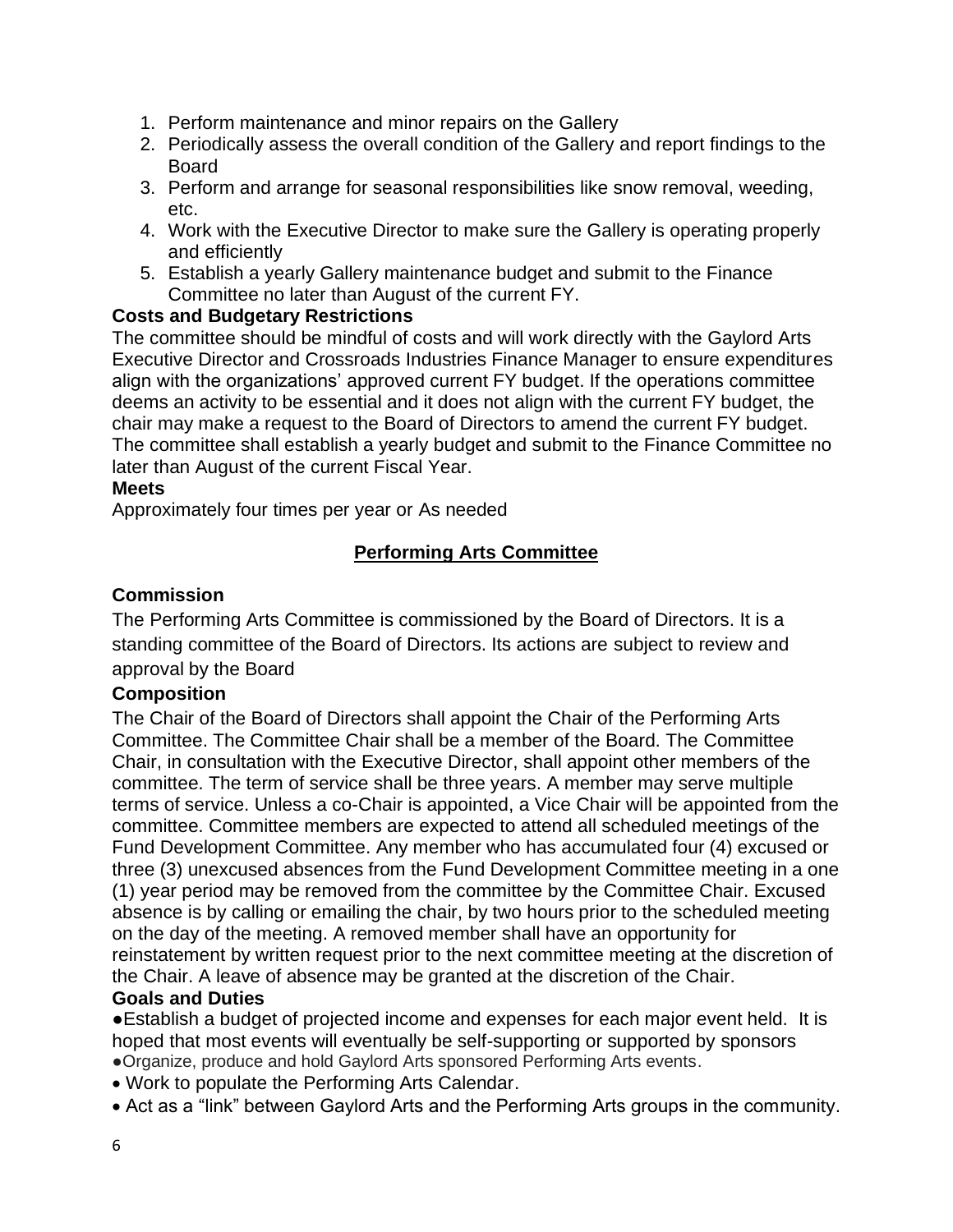• Create a "Round Table Network" for discussions on collaborative ways to explore all of our interests and concerns in moving forward in pursuit of a vibrant Performing Arts Community.

#### **Costs and Budgetary Restrictions**

In designing the programming, the committee should be mindful of costs and will work directly with the Gaylord Arts Executive Director and Crossroads Industries Finance Manager to ensure expenditures align with the organizations' approved current FY budget. If the program committee deems an activity to be essential and it does not align with the current FY budget, the chair may make a request to the Board of Directors to amend the current FY budget. The committee shall establish a yearly budget and submit to the Finance Committee no later than August of the current Fiscal Year. **Meets** approximately four times per year or as needed.

# **Program Committee**

## **Commission**

The Program Committee is commissioned by the Board of Directors. It is a standing committee of the Board of Directors. Its actions are subject to review and approval by the Board

#### **Composition**

The Chair of the Board of Directors shall appoint the Chair of the Program Committee. The Committee Chair shall be a member of the Board. The Committee shall be composed of Gaylord Arts Executive Director, Crossroads Industries Staff (to be appointed by Crossroads), and representation of 5-10 members which will include the chairs from the following committees:

- Performing Arts Committee
- Visual Arts Committee
- Education Committee

The term of service shall be three years. A member may serve multiple terms of service. Unless a co-Chair is appointed, a Vice Chair will be appointed from the committee. Committee members are expected to attend all scheduled meetings of the Program Committee. Any member who has accumulated four (4) excused or three (3) unexcused absences from the Fund Development Committee meeting in a one (1) year period may be removed from the committee by the Committee Chair. Excused absence is by calling or emailing the chair, by two hours prior to the scheduled meeting on the day of the meeting. A removed member shall have an opportunity for reinstatement by written request prior to the next committee meeting at the discretion of the Chair. A leave of absence may be granted at the discretion of the Chair.

#### **Goals and Duties**

- 1. The committee chairperson will be appointed by the board and will be a member of the board of directors.
- 2. To review programming annually and make recommendations to the board in coordination with the Finance Committee and the Creative Pursuit Advisory Committee.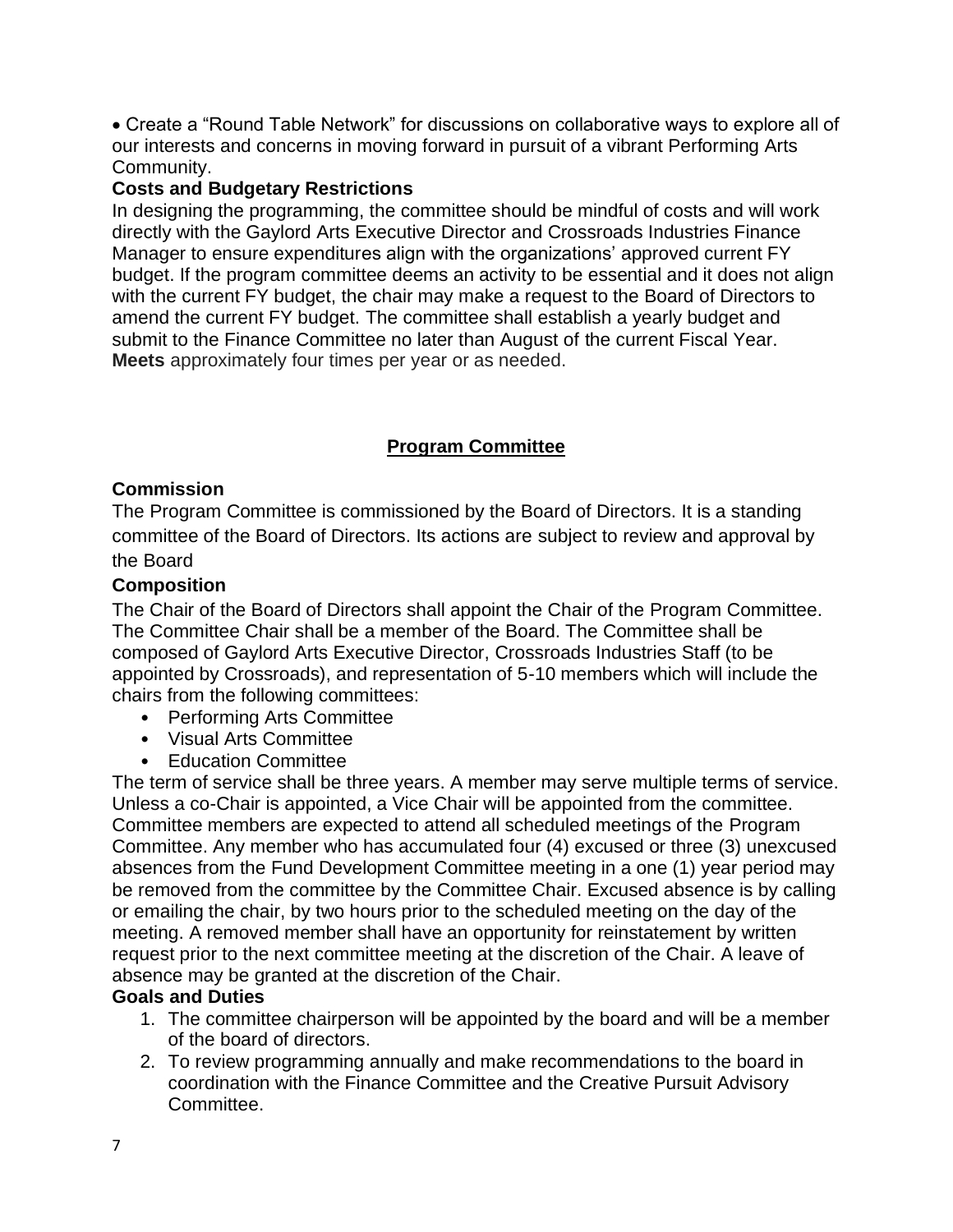- 3. To periodically review and evaluate program participant satisfaction.
- 4. To recommend changes in program services if deemed necessary.
- 5. To recommend facility equipment needs and replacement.
- 6. Review program policies and procedures annually.
- 7. Develop a comprehensive promotion plan that focuses on program participation retention and growth.
- 8. To assure the Gaylord Area Council for the Arts and the Creative Pursuit missions and goals are being met through all Gaylord Arts/Creative Pursuit programs and services. As well as, integrate the program goals/topics into the Visual Arts, Performing Arts, and Educational Committee activities
- 9. Recommend the elimination of programs when necessary.
- 10.Establish a yearly budget for program specific activities to be submitted to the Finance Committee no later than August of the current FY year.

#### **Costs and Budgetary Restrictions**

In designing the programming, the committee should be mindful of costs and will work directly with the Gaylord Arts Executive Director and Crossroads Industries Finance Manager to ensure expenditures align with the organizations' approved current FY budget. If the program committee deems an activity to be essential and it does not align with the current FY budget, the chair may make a request to the Board of Directors to amend the current FY budget. The committee shall establish a yearly budget and submit to the Finance Committee no later than August of the current Fiscal Year. **Meets** 

Approximately four times per year or As needed

## **Visual Arts Committee**

#### **Commission**

The Board Development Committee is commissioned by the Board of Directors. It is a standing committee of the Board of Directors. Its actions are subject to review and approval by the Board

## **C**ompo**sition**

The Chair of the Board of Directors shall appoint the Chair of the Visual Arts Committee. The Committee Chair shall be a member of the Board. The Committee Chair, in consultation with the Executive Director, shall appoint other members of the committee. The term of service shall be three years. A member may serve multiple terms of service. Unless a co-Chair is appointed, a Vice Chair will be appointed from the committee. Committee members are expected to attend all scheduled meetings of the Visual Arts Committee. Any member who has accumulated four (4) excused or three (3) unexcused absences from the Fund Development Committee meeting in a one (1) year period may be removed from the committee by the Committee Chair. Excused absence is by calling or emailing the chair, by two hours prior to the scheduled meeting on the day of the meeting. A removed member shall have an opportunity for reinstatement by written request prior to the next committee meeting at the discretion of the Chair. A leave of absence may be granted at the discretion of the Chair.